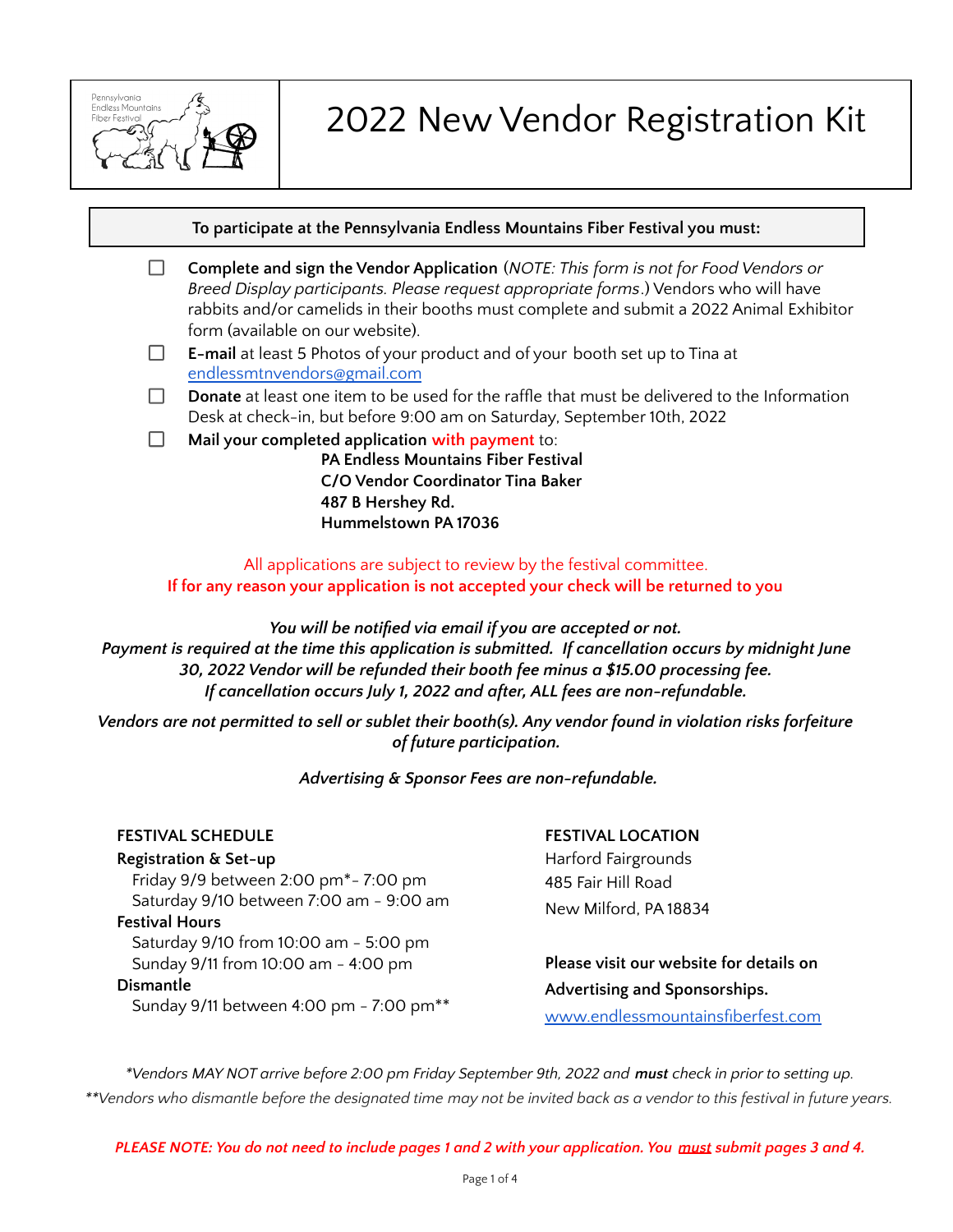## *This page is for your reference only. You do not need to include this page with your application.*

| Area                       | Space Number(s) | <b>Size</b>     | <b>Price per Space</b> |
|----------------------------|-----------------|-----------------|------------------------|
| <b>Main Cattle Barn</b>    | $1 - 56$        | $13 \times 9$   | \$65.00                |
| <b>Far End Cattle Barn</b> | 57, 60, 61      | $10 \times 7$   | \$43.00                |
| <b>Far End Cattle Barn</b> | 58,62           | $14 \times 7$   | \$56.00                |
| <b>Far End Cattle Barn</b> | 59, 63          | $14 \times 6.5$ | \$53.00                |
| <b>Far End Cattle Barn</b> | 64              | $10 \times 9$   | \$52.00                |
| <b>Far End Cattle Barn</b> | 65              | $12 \times 10$  | \$66.00                |
| <b>Far End Cattle Barn</b> | 66              | $14 \times 12$  | \$89.00                |
| Sheep Barn                 | SB 1 - SB 14    | $10 \times 10$  | \$65.00                |

## **Vendor Booth Space Specifications**

SPACE RESERVATIONS Spaces vary in size and price as noted on page 4 and have roof cover only. Spaces are *assigned based on seniority first, preference second and remaining availability last. Requests are taken into consideration but not guaranteed.*

\*\*\*The only animals permitted on the fairgrounds are those that are part of vendor displays or exhibitions. All other animals will be denied entry to the fairgrounds. Violators will be asked to leave the premises and may not be allowed to return as a vendor *to this festival in future years.*

Please contact Tina Baker via email with Vendor questions at [endlessmtnvendors@gmail.com](mailto:endlessmtnvendors@gmail.com)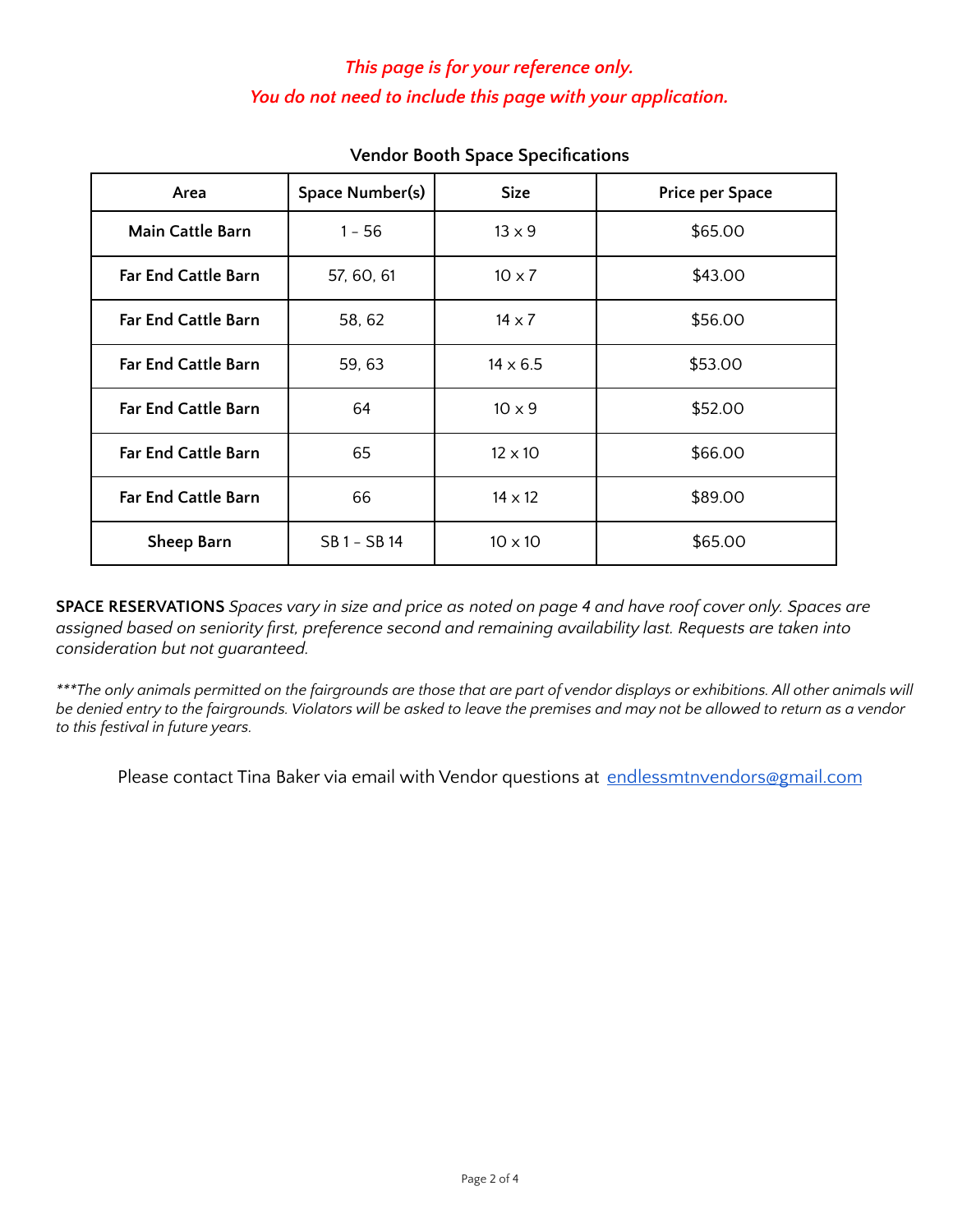

# **2022 NEW VENDOR APPLICATION September 10 - 11, 2022**

#### **VENDOR CONTACT INFORMATION**

All applications are subject to review by the festival committee and you will be notified if you are accepted or not.

| <b>Business Name</b> |                        |  |  |  |
|----------------------|------------------------|--|--|--|
| <b>Contact Name</b>  |                        |  |  |  |
| Address              |                        |  |  |  |
| City, State, Zip     |                        |  |  |  |
| Phone                | Email                  |  |  |  |
| Website              |                        |  |  |  |
| Facebook             |                        |  |  |  |
| Etsy                 | Any other social media |  |  |  |

PRODUCT DESCRIPTION Please check All the products that apply to your business. Vendor booths will be reviewed by *the fiber festival committee to ensure items sold are natural fiber related and/or other acceptable goods.*

| $\hfill \square$<br>$\hfill \square$<br>$\Box$<br>$\hfill \square$ | Mill Spun Yarns<br>Hand Spun Yarns<br><b>Commercial Yarns</b><br>Roving<br>Fleeces | $\Box$<br>$\hfill \square$ | <b>Spinning Supplies</b><br><sup>o</sup> Weaving Supplies<br><sup>o</sup> Hand Knitting Supplies<br><sup>o</sup> Crochet Supplies<br><b>Machine Knitting Supplies</b> | Buttons, Beads, Shawl Pins<br>$\Box$<br>Specify ____________________________<br>Finished Garments and / or Accessories<br>Specify_________________ |  |
|--------------------------------------------------------------------|------------------------------------------------------------------------------------|----------------------------|-----------------------------------------------------------------------------------------------------------------------------------------------------------------------|----------------------------------------------------------------------------------------------------------------------------------------------------|--|
|                                                                    | Patterns & Books<br>Fiber Tools                                                    | $\Box$<br>$\Box$           | <b>Felting Supplies</b><br>Fiber Products Sourced                                                                                                                     | Check any that apply to your business                                                                                                              |  |
| Specify_________________                                           |                                                                                    |                            | From Your Farm                                                                                                                                                        | ___PA Preferred Business<br>___Shave 'em to Save 'em Provider                                                                                      |  |

Please write about you, your farm or business: This will be used on the website. We want your customers to know more about you. (ex. How you got started, animals you raise, something unusual about your business… **not what you have for sale as that will be listed from the check boxes of products above**)

\_\_\_\_\_\_\_\_\_\_\_\_\_\_\_\_\_\_\_\_\_\_\_\_\_\_\_\_\_\_\_\_\_\_\_\_\_\_\_\_\_\_\_\_\_\_\_\_\_\_\_\_\_\_\_\_\_\_\_\_\_\_\_\_\_\_\_\_\_\_\_\_\_\_\_\_\_\_\_\_\_\_\_\_\_\_\_\_\_\_\_\_\_\_\_\_\_\_\_\_\_\_\_\_\_\_\_

\_\_\_\_\_\_\_\_\_\_\_\_\_\_\_\_\_\_\_\_\_\_\_\_\_\_\_\_\_\_\_\_\_\_\_\_\_\_\_\_\_\_\_\_\_\_\_\_\_\_\_\_\_\_\_\_\_\_\_\_\_\_\_\_\_\_\_\_\_\_\_\_\_\_\_\_\_\_\_\_\_\_\_\_\_\_\_\_\_\_\_\_\_\_\_\_\_\_\_\_\_\_\_\_\_\_

**IN BOOTH DEMOS:** If you will be doing any type of demos in your booth during the festival weekend please note it here in a short paragraph so we may call attention to this on the website and festival booklet

\_\_\_\_\_\_\_\_\_\_\_\_\_\_\_\_\_\_\_\_\_\_\_\_\_\_\_\_\_\_\_\_\_\_\_\_\_\_\_\_\_\_\_\_\_\_\_\_\_\_\_\_\_\_\_\_\_\_\_\_\_\_\_\_\_\_\_\_\_\_\_\_\_\_\_\_\_\_\_\_\_\_\_\_\_\_\_\_\_\_\_\_\_\_\_\_\_\_\_\_\_\_\_